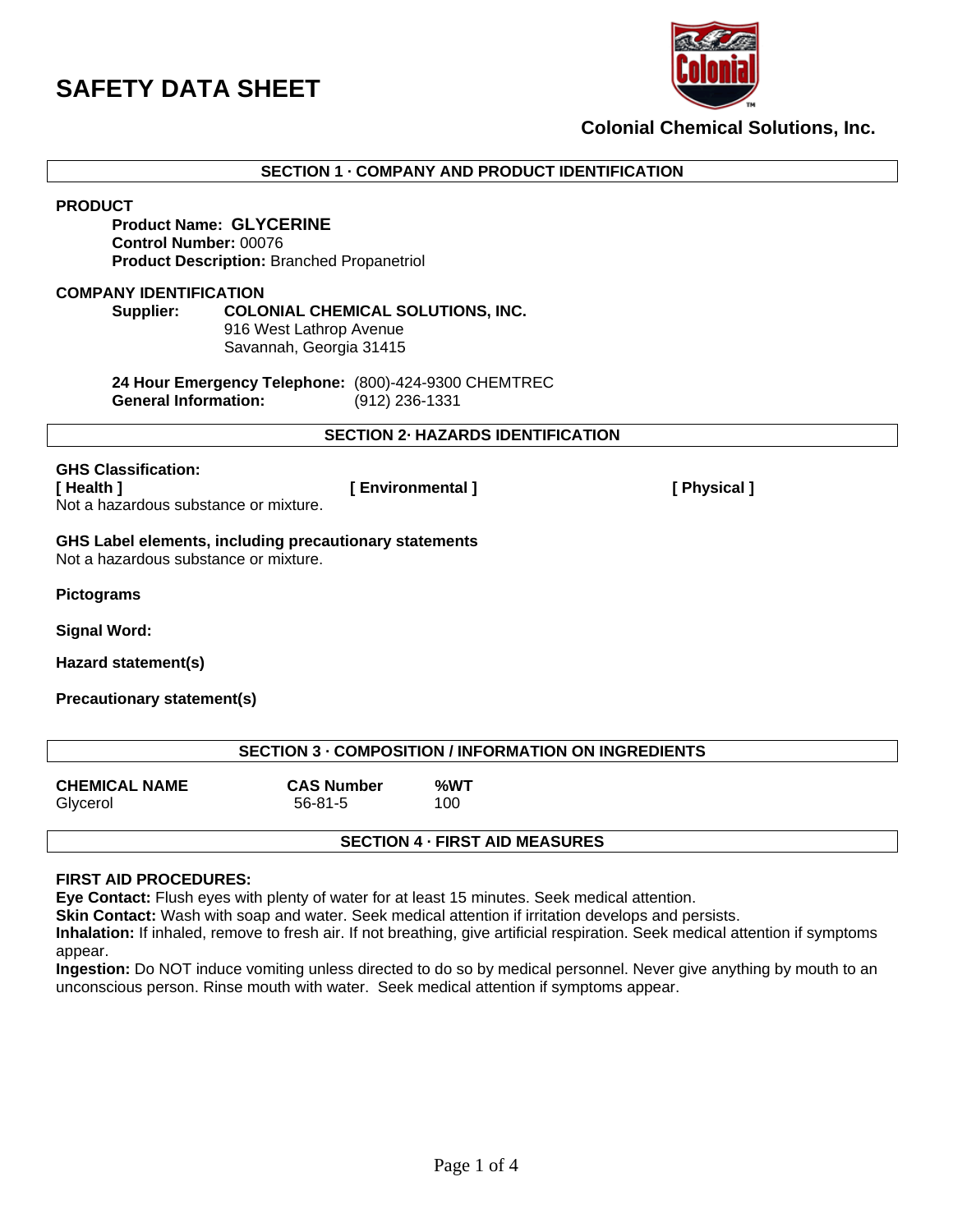

## **Colonial Chemical Solutions, Inc.**

## **SECTION 5 · FIRE FIGHTING MEASURES**

**Suitable Extinguishing media:** Use water spray, alcohol-resistant foam, dry chemical or carbon dioxide. **Hazardous combustion products:** Oxides of carbon and various hydrocarbons

**Fire Fighting Procedures:** As in any fire, wear a self-contained breathing apparatus in pressure-demand, MSHA/NIOSH (approved or equivalent), and full protective gear.

**Unusual Fire and Explosion Hazards:** None known.

## **SECTION 6 · ACCIDENTAL RELEASE and DISPOSAL MEASURES**

**Spills:** Provide adequate ventilation. Suitable protective clothing should be worn. Shut off or plug source of spill. Small spills: absorb on inert media and collect into suitable container.

Large Spills: Absorb with an inert material and put the spilled material in an appropriate waste disposal. Finish cleaning by spreading water on the contaminated surface and allow to evacuate through the sanitary system.

#### **SECTION 7 · STORAGE AND HANDLING**

**Handling:** Do not breathe vapors or mists. Keep container closed and tightly sealed when not in use. **Storage:** Store in a cool, dry, ventilated area, away from incompatible substances. Store only in approved properly labeled containers.

## **SECTION 8 · EXPOSURE CONTROLS AND PERSONAL PROTECTION**

**Engineering Controls:** Provide ventilation or other engineering controls to keep the airborne concentrations of vapor or mists below the applicable workplace exposure limits indicated below. The level of protection and types of controls will vary depending upon potential exposure conditions.

**Exposure Limits:** Glycerine No ACGIH or OSHA occupational exposure limits established

## **Personal Protective Equipment (PPE):**

**Eyes:** Wear appropriate protective eyeglasses or chemical safety goggles as described by OSHA's eye and face protection regulations in 29 CFR 1910.133.

Skin: If prolonged or repeated skin contact is likely, wear appropriate protective gloves.

**Clothing:** Selection of protective clothing depends on work conditions, potential exposure conditions and may include gloves, boots, suits and other protective items.

**Respirators:** Where adequate ventilation is not available an approved respirator must be worn. Respirator selection, use and maintenance should be in accordance with the requirements of OSHA Respiratory Protection Standard, 29 CFR 1920.134. In confined areas, use a self-contained breathing apparatus.

## **SECTION 9· PHYSICAL AND CHEMICAL PROPERTIES**

**Flash Point: 320 <sup>O</sup>F Autoignition Temperature: <sup>O</sup>F Boiling Point: 360 <sup>O</sup>F Melting Point/Freezing Point:** 68 <sup>O</sup>F **Vapor Pressure:** < 0.01mmHg **pH:** 5.5-8 **Vapor Density (Air-1):** 3.2 **Solubility in Water:** No available data **Odor/Appearance:** Clear colorless liquid with no odor.

**Flammability Limits: Lower: 1 Upper: No data Specific Gravity: 1.25** Volatile %: No available data **Evaporation Rate (Water=1): No available data** 

#### **SECTION 10 · STABILITY AND REACTIVITY**

**Chemical Stability:** Stable under normal use and temperature conditions. **Conditions to Avoid:** Keep away from heat, flame and other potential ignition sources. **Incompatible Materials:** Strong oxidizing agents, Strong reducing agents, Strong bases **Hazardous Polymerization:** Will not occur.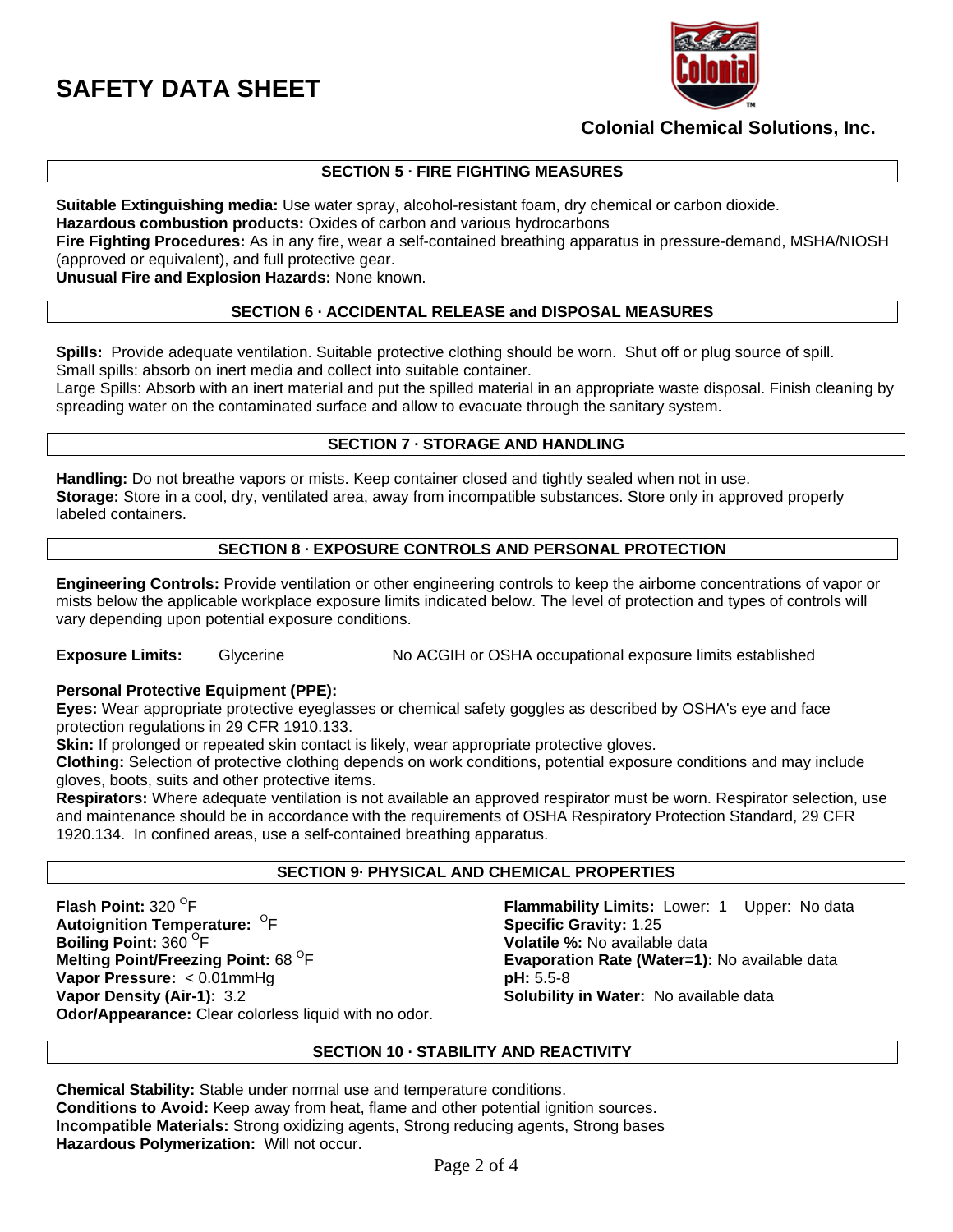

## **Colonial Chemical Solutions, Inc.**

## **SECTION 11 · TOXILOGICAL INFORMATION**

#### **Signs and Symptoms of Overexposure:**

**Skin:** Contact can cause redness and irritation.

**Eyes:** Vapors may cause transient irritation.

**Inhalation:** Excessive inhalation of high concentrations may be harmful. Mist or vapor can irritate the throat and lungs. Breathing this material may cause central nervous system depression.

**Ingestion:** If in large amounts this material may cause gastrointestinal (digestive) tract irritation.

**Acute oral toxicity:** LD50 rat: 12,600 mg/kg **Acute inhalation toxicity:** LC50 rat: No available data **Acute dermal toxicity:** LD50 rabbit: > 10,000 mg/kg

### **SECTION 12 · ECOLOGICAL INFORMATION**

**Aquatic Toxicity:** No available data **Bio-accumulative potential:** No available data **Mobility:** No available data

#### **SECTION 13 · DISPOSAL CONSIDERATIONS**

Chemical waste generators must determine whether a discarded chemical is classified as a hazardous waste. US EPA guidelines for the classification determination are listed in 40 CFR Parts 261.3. Additionally, waste generators must consult state and local hazardous waste regulations to ensure complete and accurate classification.

## **SECTION 14 · TRANSPORTATION**

#### **U.S. DEPARTMENT OF TRANSPORTATION (Road or Rail):**

**Proper Shipping Name:** Not a DOT Regulated Material **Hazard Class UN Number: Packaging Group:**